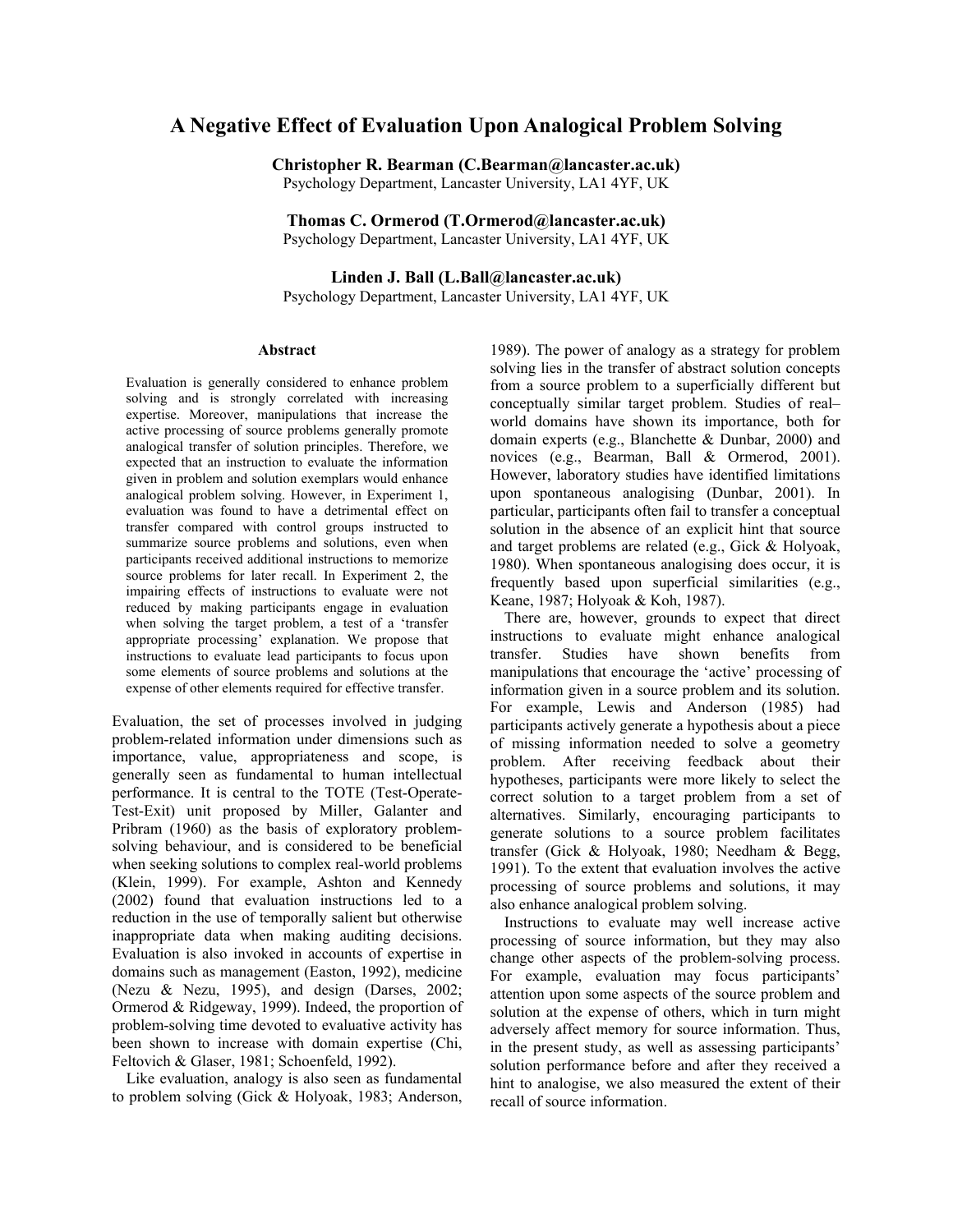## **Experiment 1**

Experiment 1 was conducted to test the hypothesis that instructions to evaluate would influence analogical problem solving. This hypothesis is based upon an assumption that active processing enhances analogical transfer. However, there is evidence to suggest that *any* additional processing of source information can enhance analogical transfer. For example, instructions to memorize source material have been shown to increase solution rates (Needham & Begg, 1991). Therefore, we also investigated the influence of instructions to memorize source information in order to assess whether the effects of instructions to evaluate and to memorize might be additive or interactive.

### **Method**

**Design** A two-factor, between-participants design was used, with Source Processing (evaluative vs. nonevaluative) as one factor, and Encoding Instruction (memory encoding vs. no memory encoding) as the other factor. The two dependent variables were the frequency of correct solutions assessed pre-hint and post-hint.

**Participants** Students and staff (37 female; 35 male) from Lancaster University received £3 for participating.

**Materials** The materials were similar to those of Gick and Holyoak (1980, 1983), with the target task being Dunker's radiation problem (see Appendix). Since Gick and Holyoak's source problem tends to produce ceiling effects on post-hint performance, a new source was developed to convey the critical 'dispersionconvergence' solution principle. This source involved a story about a nuclear power station that required a constant supply of water (see Appendix). This source analogue could be used by participants to generate solutions to the radiation problem at either a conceptual level (replacing a large force with multiple smaller forces) or at a superficial level (invoking surface-level entities such as pipes). Pilot studies indicated that the nuclear power station story produced intermediate levels of transfer (50% post-hint solution rates compared to 92% in Gick & Holyoak, 1980).

The nuclear power station story presents a source that is superficially different but conceptually similar to the radiation problem. Two distracter stories were also developed. The first was superficially similar but conceptually different to the radiation problem, and referred to an osteopath who wished to cure back pain using a novel machine (see Appendix). The second distracter was a *non-analogous* story that was neither conceptually similar nor superficially similar to the radiation problem, and described a general overthrowing a military headquarters using a bridge.

**Procedure** Although the basic experimental procedure closely followed the one employed by Gick and Holyoak (1980, Exp. 4), a subtle procedural change was instigated to encourage participants in the 'evaluation' conditions to believe that each presented solution was not necessarily the most effective one for solving a particular source problem, thereby promoting enhanced evaluative processing of that solution. This procedural innovation ran as follows for each source: (1) Following presentation of the source problem—which participants were asked to read through—participants were requested to select randomly a single solution from a set of five that, unbeknownst to them, were all identical; (2) Participants were then given instructions that required them either to evaluate or to summarize the problem and suggested solution. Participants in the memory conditions were instructed to attempt to memorize source problems and solutions for a later recall test. If participants lapsed into silence they were asked to keep talking. The order of the source stories was counterbalanced across participants. After processing the source stories participants worked on an interpolated task (Wason's, 1960, 2-4-6 task) for up to 10 minutes. Finally participants were given five minutes to tackle the radiation problem. If no solution had been generated in this time a hint was given that "one or more of the stories seen at the beginning of the experiment could be used to form a solution to the [target] problem". Participants were then given a further three minutes to try to solve the radiation problem.

### **Results and Discussion**

Overall, only six participants (8%) generated a dispersion-convergence solution to the radiation problem without a hint to use the previous stories (one in the evaluation plus memory instruction present condition, two in the summary plus memory instruction absent condition, and three in the summary plus memory instruction present condition). This 8% prehint solution rate is comparable to the rates observed by Gick and Holyoak (1980, Exp. 4) for an analogous story and two distracters. There were no differences between conditions in the incorrect solutions produced pre-hint.

Table 1: Frequency of production of the target solution after a hint, by condition  $(n = 18)$ .

|                      | Source processing |                |
|----------------------|-------------------|----------------|
| Encoding instruction | Evaluative        | Non-evaluative |
| Memory encoding      | 5(28%)            | 11 $(61%)$     |
| No memory encoding   | 4(22%)            | $9(50\%)$      |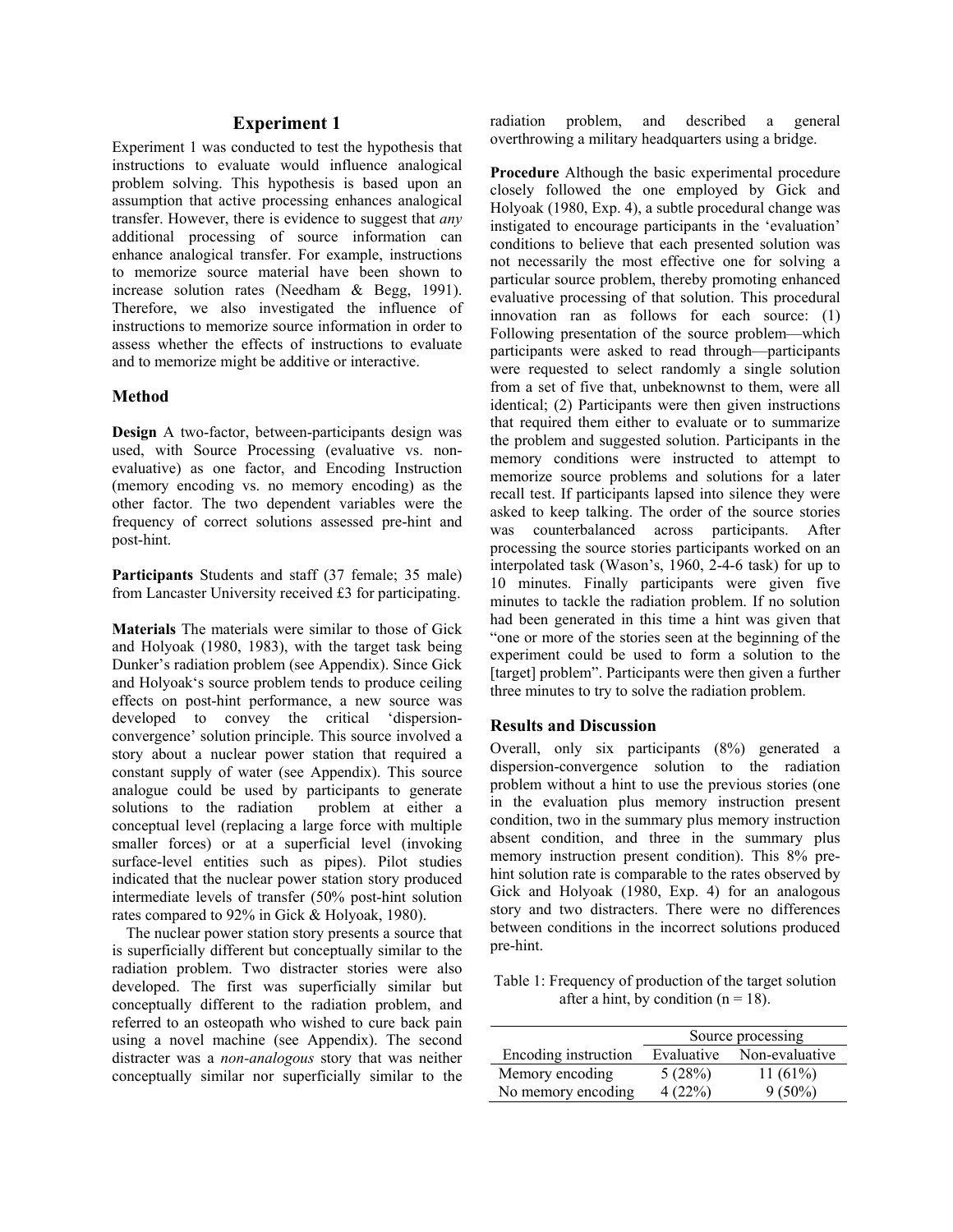The post-hint solution frequencies by condition are presented in Table 1. A logistic regression using Source Processing and Encoding Instruction as predictors, and post-hint success at a dependent measure, yielded a significant model,  $\chi$ 2 = 7.7, p = .02, with Source Processing being the only reliable predictor, Wald = 6.7,  $p = .009$ . The data indicate that instructions to evaluate the source have a *detrimental* effect on later analogical transfer rather than a beneficial influence, as might be expected.

In relation to actual recall of the source stories during target processing, many participants (27 out of 72) were observed to have forgotten one or more of these sources. The non-analogous source was forgotten significantly *less* (just once) than either the superficially similar source (16 occasions) or the conceptually similar source (14 occasions),  $\chi$ 2 = 12.8, p = .002. However, when the number of source stories forgotten in each category (conceptually similar, superficially similar, and non-analogous) was analysed by Source Processing and Encoding Instruction no significant differences emerged. Participants were equally likely to forget either the superficially similar or the conceptually similar source story regardless of the condition that they were in.

In summary, Experiment 1 indicates that instructions to evaluate source information have a negative effect on participants' ability to invoke a conceptually similar but superficially different source analogue to create an effective solution to a target problem, despite participants having the post-hint knowledge that one of the three sources contains information that would be helpful for solving the target. These findings are clearly contrary to the expectation that evaluation should have a beneficial effect on the identification and application of useful source information during problem solving.

# **Experiment 2**

In light of the findings of Experiment 1, Experiment 2 aimed to examine whether the apparently negative effect of source evaluation on analogical problem solving was reliable. In addition to our interest in replicating this effect, however, we also set out to assess whether instructions for encouraging participants to evaluate their putative solutions to the *target* problem might reduce the detrimental effect of source evaluation. The rationale behind this latter 'target evaluation' manipulation derived from the notion of *transfer appropriate processing* as espoused by Roediger (e.g., 1990), which captures the observation that recall of information is reliably enhanced when the processes engaged in at retrieval match those that arose during encoding. In the field of analogy research, Dunbar, Blanchette and Chung (2001) have demonstrated that if the target problem is processed in

the same manner as the source problem then increased analogical transfer is found. In particular, Dunbar et al. showed increased transfer from a source problem to a 'relational' probe but not to an 'instrumental' probe when participants had been instructed that they were going to have to produce a metaphor for the source problem (an instruction claimed by the authors to lead to relational processing). Likewise, Needham and Begg (1991) found facilitation for memory tasks with memory encoding of the source story, and facilitation for problem-solving tasks with problem-solving based encoding of the source.

The findings of Dunbar et al. and Needham and Begg lend support to the idea that the detrimental effect of evaluation might be overturned if participants are requested to engage in evaluative processing of target material. In Experiment 2, therefore, we assessed such transfer appropriate processing effects by crossing the instructions that participants received during source processing (evaluative vs. non-evaluative, summary instructions) with those that they received during target processing (evaluative vs. non-evaluative).

# **Method**

**Design** There were two between-participants factors: Source Processing (evaluative vs. non-evaluative) and Target Processing (evaluative vs. non-evaluative). The two dependent variables were the frequency of correct solutions assessed pre-hint and post-hint.

**Participants** Students and staff (40 female; 32 male) from Lancaster University received £4 for participating.

**Materials and Procedure** The materials and procedure were the same as those employed in the Experiment 1 conditions that did not involve a source memorization requirement. The only exception to this was that prior to attempting to solve the target (radiation) problem participants were instructed either that: (1) "It does not matter if you do not think the solutions will work, as the aim is to brainstorm the problem" (i.e., *non-evaluative target processing*); or (2) "Please try not to provide solutions that will not work, as the aim is to produce the best possible solution" (i.e., *evaluative target processing*). In addition, after participants had attempted (whether successfully or unsuccessfully) to solve the radiation problem, they were finally requested to recreate the 'salient aspects' of the story about the nuclear power station (the conceptually similar and superficially different source).

## **Results and Discussion**

Overall, only a single participant produced the dispersion-convergence solution to the radiation problem before a hint (1.3%). This participant was in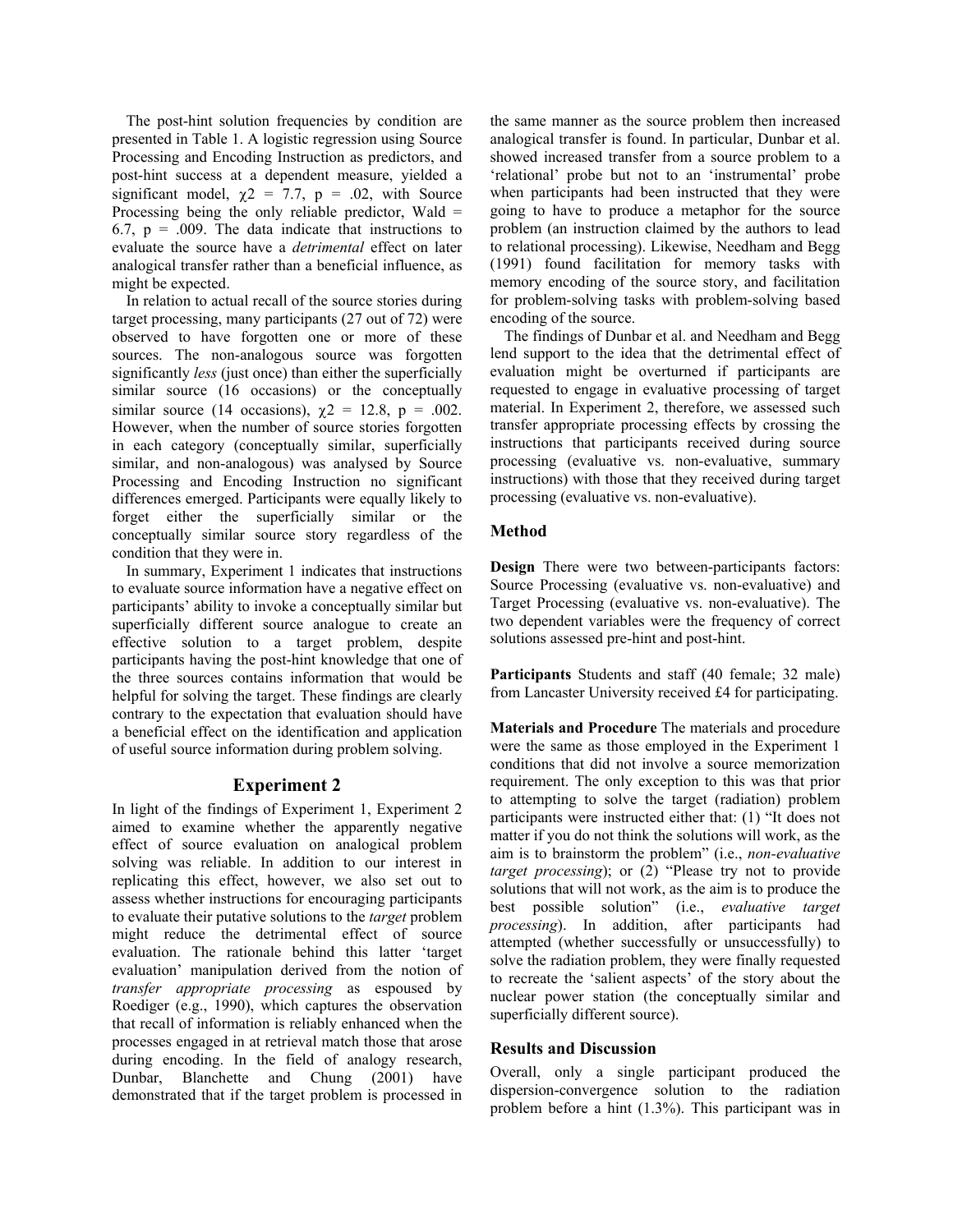the condition that involved neither evaluative source processing nor evaluative target processing. This 1.3% pre-hint solution rate represents a significant drop from the standard 8% found by Gick and Holyoak (1980). There were no differences between conditions in the incorrect solutions produced pre-hint.

Post-hint solutions frequencies are presented in Table 2. A logistic regression using Source Processing and Target Processing as predictors of success yielded a significant model,  $\chi^2 = 13$ ,  $p = .01$ , with Source Processing being the only significant predictor (Wald =  $7, p = .008$ ).

Table 2: Frequency of production of the target solution after a hint, by condition  $(n = 18)$ .

|                   | Source processing |                |
|-------------------|-------------------|----------------|
| Target processing | Evaluative        | Non-evaluative |
| Evaluative        | 4(22%)            | $9(50\%)$      |
| Non-evaluative    | 3(16%)            | $9(50\%)$      |

In terms of memory for the source stories during target processing, participants were observed to have forgotten the superficially similar source on 18 occasions, the conceptually similar story on five occasions, and the non-analogous source on one occasion. These differences were reliable,  $\gamma$ 2 = 19.8 (2),  $p < .001$ . As in Experiment 1, however, there were no significant differences between the conditions in terms of forgetting the source stories.

In order to investigate further what may be causing the detrimental effect of source-evaluation instructions, participants' recall of the nuclear power station story was investigated after the attempt (whether successful or unsuccessful) at the radiation task. The nuclear power station story can be decomposed into several critical features according to what is relevant for later transfer to the radiation problem. These features include *lower* forces in the pipes (corresponding to lower intensity X-rays in the radiation problem), *multiple* pipes (analogous to multiple X-rays), and *converging* forces (the same in both solutions). The presence or absence of these features in the participants' recall of the nuclear power station story thus formed a threepoint coding scheme for investigating recall of the critical components of the source story. Participants in the evaluative source-processing conditions produced a significantly lower average score  $(1.8, SD = 1.6)$  than participants in the non-evaluative source-processing conditions (2.6, SD = 1.6),  $F(1,65) = 4.4$ , p = .04. This seemed to be attributable to participants in the evaluative source-processing conditions having a reduced tendency to mention 'lower forces' (18 in the evaluative conditions vs. 24 in the non-evaluative conditions), and a reduced tendency to mention

'converging forces' (nine in the evaluative conditions vs. 14 in the non-evaluative conditions).

As a verification of this latter result, the actual solutions that participants generated from the analogous source story post-hint were investigated. In the same way as the story recall was analysed for the presence of critical components, so too can the solution generated from the analogous source be analysed for the presence of any mention of *lower* forces, *multiple* forces, and *converging* forces. In addition, solution generation based on the analogous source was scored for the mention of *X-rays*, making this measure a four-point score. This score is inferior to the one based purely on story recall since a measure based on solution generation will be correlated with task success, which is already known to differ between the groups (i.e, a person producing a correct solution will have generated all four critical solution components). Notwithstanding this caveat, however, the measure of story recall showed that participants in the evaluative sourceprocessing conditions had a significantly lower mean score for the presence of the critical components of the source information (1.7,  $SD = 0.8$ ) than participants in the non-evaluative source-processing conditions (2.1,  $SD = 0.7$ ,  $F(1,65) = 4.5$ ,  $p = .03$ .

In addition, it was found that the number of words of the conceptually similar source story recalled by the participants in the evaluative source-processing conditions was significantly lower (56 words,  $SD =$ 22.5) than the number of words recalled by participants in the non-evaluative source-processing conditions  $(70.5 \text{ words}, SD = 22.6), F(1,62) = 6.6, p = .01$ . This further supports the idea that participants in the evaluation conditions have developed a generally impoverished representation of the source material.

In summary, the detrimental effect of evaluative processing of source stories on post-hint analogizing found in Experiment 1 was replicated in Experiment 2. It was also evident that engaging participants in transfer appropriate processing (i.e., requiring evaluation of the target problem as well as the source information) could not overturn this effect. In addition, it was observed that participants who evaluated the source information did not retain as much of that information as did people who merely summarized the material. It thus seems that focusing processing effort on the quality of a solution leads to important information being lost from the representation of the source analogue.

### **General Discussion**

Experiments 1 and 2 have demonstrated that evaluative source processing can lead to reliably worse performance than non-evaluative source processing in an analogical problem-solving context requiring the application of prior solution ideas to a conceptually similar but superficially different problem encountered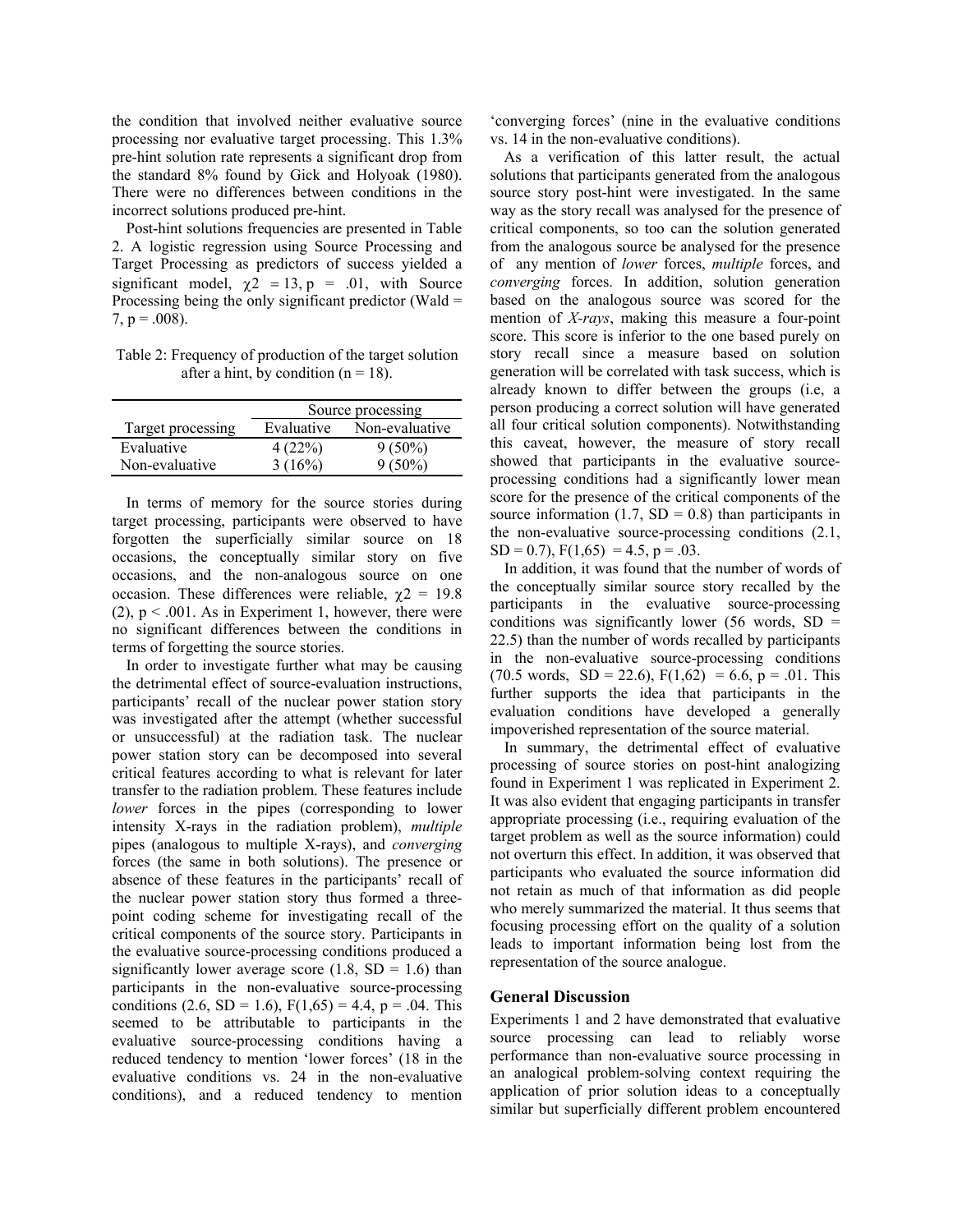just 10 minutes after initially examining source information. In addition, it has been shown that a superficially similar but conceptually different source is recalled significantly less often than either a conceptually similar but superficially different source or a non-analogous source.

These striking failures of analogical transfer with source-evaluation instructions appear, on initial consideration, to fly in the face of previous research that has demonstrated the benefits of active source processing on analogical problem solving. What, then, may be the reason for these seemingly discrepant findings? In order for analogical transfer to occur it is commonly claimed (e.g., Gick & Holyoak, 1983) that it is necessary for individuals to represent source information at a relatively *deep* level of abstraction whereby the surface features of the problem and solution are less salient than the underlying solution principle itself. The process of 'solution generation' appears to encourage participants to represent the deep structure of source information due to its requirement that participants engage fully with the problem and its potential solutions. Thus, the difference between the present experiments and previous studies that have revealed the benefits of source processing may well hinge on the fact that solution evaluation carries no requirement to generate information. As such, the representation of source information associated with evaluative processing may not be sufficiently enriched as would be the case if the representation derived from a generative process. Instead, source representations appear to be restricted in nature—perhaps because participants focus in *depth* upon a few specific aspects of the problem and solution at the expense of others.

Rather than arguing that evaluation produces a *negative* effect on transfer of an analogous solution, however, another possible interpretation of the present dataset is that the process of summarizing source stories actually has a *positive* effect on transfer. Summarizing source information might well lead to the creation of an abstract representation of such information, since the details in the story will be reduced and replaced with higher-level ideas and concepts. Such reduction and replacement of detail might not occur with evaluative processing, where the focus is on considering whether a solution is going to be effective or not. This would be consistent with previous research findings showing that explicitly instructing participants to produce an abstract representation of source material has beneficial effects on pre-hint solution-transfer rates (Gick & Holyoak, 1983; Mandler & Orlich, 1993).

A further possible interpretation of our findings is that participants in the evaluative-processing conditions may have been less effective at producing the analogous dispersion-convergence solution because they may have believed that the dispersion-convergence solution encountered during the first phase of the study was in some sense a sub-optimal way to tackle the nuclear power station problem. However, most participants were actually observed to consider that dispersion-convergence was a very good solution to the power station problem. In addition, a qualitative assessment of the data indicated that dismissing or accepting the dispersion-convergence solution to the nuclear power station source problem was not related to task success. Finally, Experiment 1 was explicitly designed to encourage the production of a wide range of solution ideas even if these were felt to be suboptimal. It should be noted, too, that participants were scored as having produced the dispersion-convergence solution even if they didn't think that it would work successfully.

Overall, then, it seems that contrary to initial expectations, evaluative processing is reliably less effective at promoting analogical transfer than nonevaluative summarization of source analogues. This effect appears to be caused by evaluation instructions encouraging participants to focus on only some aspects of the source information at the expense of others. Summarizing the source information does not promote such focusing, and may lead to a broader and more flexible representation of source information that can be invoked and applied in subsequent problem solving. The finding that evaluative processing has an apparently detrimental effect on post-hint transfer is not only theoretically interesting, but also crucially important when possible applications of analogy research to real-world problem solving are considered. For example, since evaluative processing of solution ideas is a vital aspect of domain-based problem solving, then it would seem important to explore mechanisms that might eliminate the negative effect of evaluative source processing on subsequent analogising.

## **References**

- Anderson, J. R. (1989). The analogical origins of errors in problem solving. In D. Klahr, & K. Kotovsky (Eds.), *Complex information processing: The impact of Herbert A. Simon.* Hillsdale, NJ: LEA.
- Ashton, R H., & Kennedy, J. (2002). Eliminating recency with self-review: The case of auditors 'going concern' judgements. *Journal of Behavioural Decision Making*, 15, 221-231.
- Bearman, C. R., Ball, L. J., & Ormerod, T. C. (2002). An exploration of real-world analogical problem solving in novices. In W.D. Gray, & C. Schunn (Eds.), *Proceedings of the Twenty-Fourth Annual Conference of the Cognitive Science Society* (pp. 101-106). Mahwah, NJ: LEA.
- Blanchette, I., & Dunbar, K. (2000). How analogies are generated: The roles of structural and superficial similarity. *Memory and Cognition, 28,* 108-124.